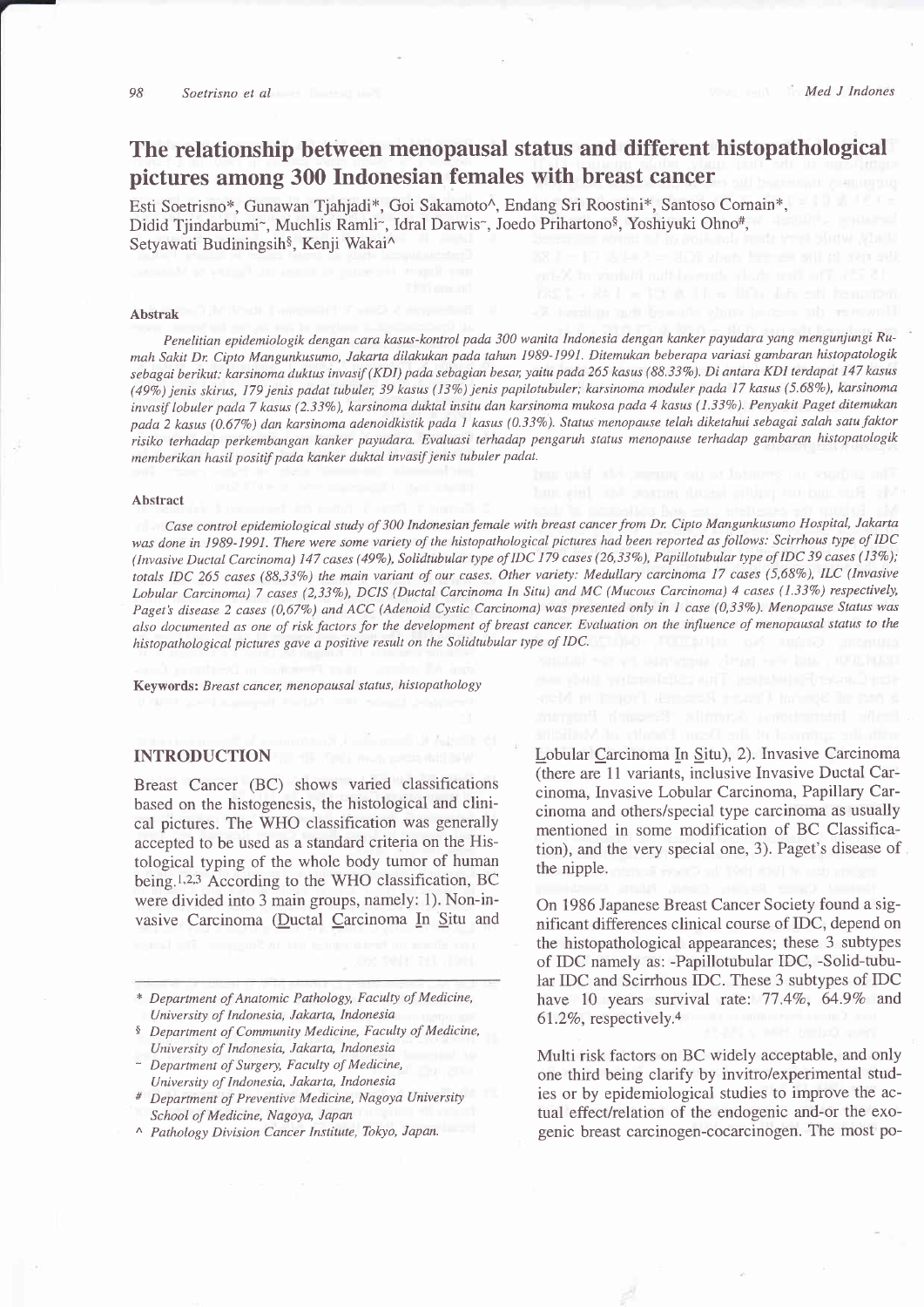#### Vol 8, No 2, April - June 1999

pular risk factor on recent epidemiological studies briefly that nutritional and environment have a benefit role as a carcinogen-cocarcinogen. The conventional concepts such as genetic, hormonal status is still of great interest to be discussed.<sup>5-9</sup> On biological behavior emerged a tendency that the histological pictures of BC-types-variant both by light microscope examination and immuno-enzymatic elaborative studies, determine a complex relationship which is still in doubt between the local-systemic/immunologic host reaction predominantly stimulate or inhibit-supress tumor growth-behaviour.<sup>10-15</sup>.

Some reports on Race-ethnic-geographic map in relation to specific organ cancer could be found easily, on the other hand there is only a few elaborative study on the relation of any specific histopathological BC type to the epidemiological study result on BC risk factors like the possibility race influences on medullary carcinoma of the breast that more frequently raised among the Black people, otherwise the Whitewomen have the highest responsibility suffer 8C.5,7 Lobular carcinoma was ordinary well known has a responsibility on multifocal or a 'mirror image' on bilaterality growth. On this occasion will be presented our data analysis one of the risk factors: menopausal status on purpose has an influence to the histopathological picture of some variant of BC in our 300 cases.

## MATERIAL AND METHODS

The first three years (1989, 1990, 1991) of collaborative study of Triplet Case Control on Indonesian Female BC using 300 cases of BC and 2 pairs control population at Dr. Cipto Mangunkusumo Hospital, Jakarta.

Based on Tjahjadi et.al.,<sup>18</sup> the outcome of 300 cases of BC, as follow: -Noninvasive ductal carcinoma (DCIS) 4 cases  $(1,33\%)$ , -Invasive ductal carcinoma (IDC) 265 cases  $(88,33\%)$ , consisting of the 3 subtypes: Papillotubular IDC 39 cases (13%), Solidtubular IDC 75 cases (26,33%), Scirrhous IDC 147% cases (49%), -Mucinous carcinoma (MC) 6 cases (1,33%), -Medullary carcinoma 17 cases  $(5,6\%)$ , -Invasive lobular carcinoma (ILC) 7 cases  $(2,33\%)$ , Adenoid cystic carcinoma (ACC) 1 case (0,33%), and Paget's disease of the nipple 2 cases  $(0.67\%)$ .

Setyawati et al<sup>19</sup> listed the 1% significant risk factors: Urbaner, young first sexual contact, trauma, obesity, late menarche, irregular cycle, coconut milk food, no vegetable daily consumptive; and as significant at 5%: Menopause Status and fatty diet.

On Table 1 we used the WHO Classification to look the over all view of BC types distribution versus the Menopause Status. And than we'll separate the composition of the major BC type IDC into 3-subtypes according to the Japanese Breast Cancer Society, 1986, to be compared with the other, presented in Table 2.

| No.                      | WHO classification                                                 |     | Premenopause<br>(%) | (?)                                   |               | Post Menopause<br>$( \% )$ |     | <b>Total Cases</b><br>(%) |
|--------------------------|--------------------------------------------------------------------|-----|---------------------|---------------------------------------|---------------|----------------------------|-----|---------------------------|
| 1. Noninvasive Carcinoma |                                                                    |     |                     |                                       |               |                            |     |                           |
|                          | Ductal (DCIS)<br>$\bullet$                                         |     | (0.67)              |                                       | $\mathcal{D}$ | (0.67)                     |     | (1.33)                    |
|                          | Lobular(LCIS)<br>$\bullet$                                         |     |                     |                                       | 51 81 H       | a i                        |     |                           |
|                          | ALL 10 ILA<br>2. Invasive Carcinoma                                |     |                     | <b>Secretary of Lands And Service</b> |               |                            |     |                           |
|                          | a) Invasive Ductal Carcinoma (IDC)                                 | 118 | (39.33)             |                                       | 147           | (49.00)                    | 265 | (88.33)                   |
|                          | b) Special type                                                    |     |                     |                                       |               |                            |     |                           |
|                          | Mucous Carcinoma (MC)                                              |     | (0.67)              | $1*$                                  | 2             | (0.67)                     |     | (1.33)                    |
|                          | Medullary Carcinoma                                                | 10. | (2.67)              | (0.33)                                | 6             | (2.00)                     |     | (5.68)                    |
|                          | Invasive Lobular Carcinoma (ILC)                                   | 3   | (1.00)              | $1*$                                  | 3             | (1.00)                     |     | (2.33)                    |
|                          | 3. Adenoid Cystic Carcinoma (ACC)                                  |     |                     | (0.33)                                |               | (0.33)                     |     | (0.33)                    |
|                          | Paget's disease<br>"That is, in it joint the form one to see the S |     | $\sim$              |                                       | 2             | (0.67)                     |     | (0.67)                    |
|                          | Total                                                              | 135 | (100.00)            | 2(0.66)                               | 163           | (100.00)                   | 300 | (100.00)                  |

Table 1. Distribution on 300 Cases of Breast Cancer present in WHO Classification according to Menopausal Status

Consideration on age incident, these two unknown menopause status on Table 1 most likely included to the postmenopause group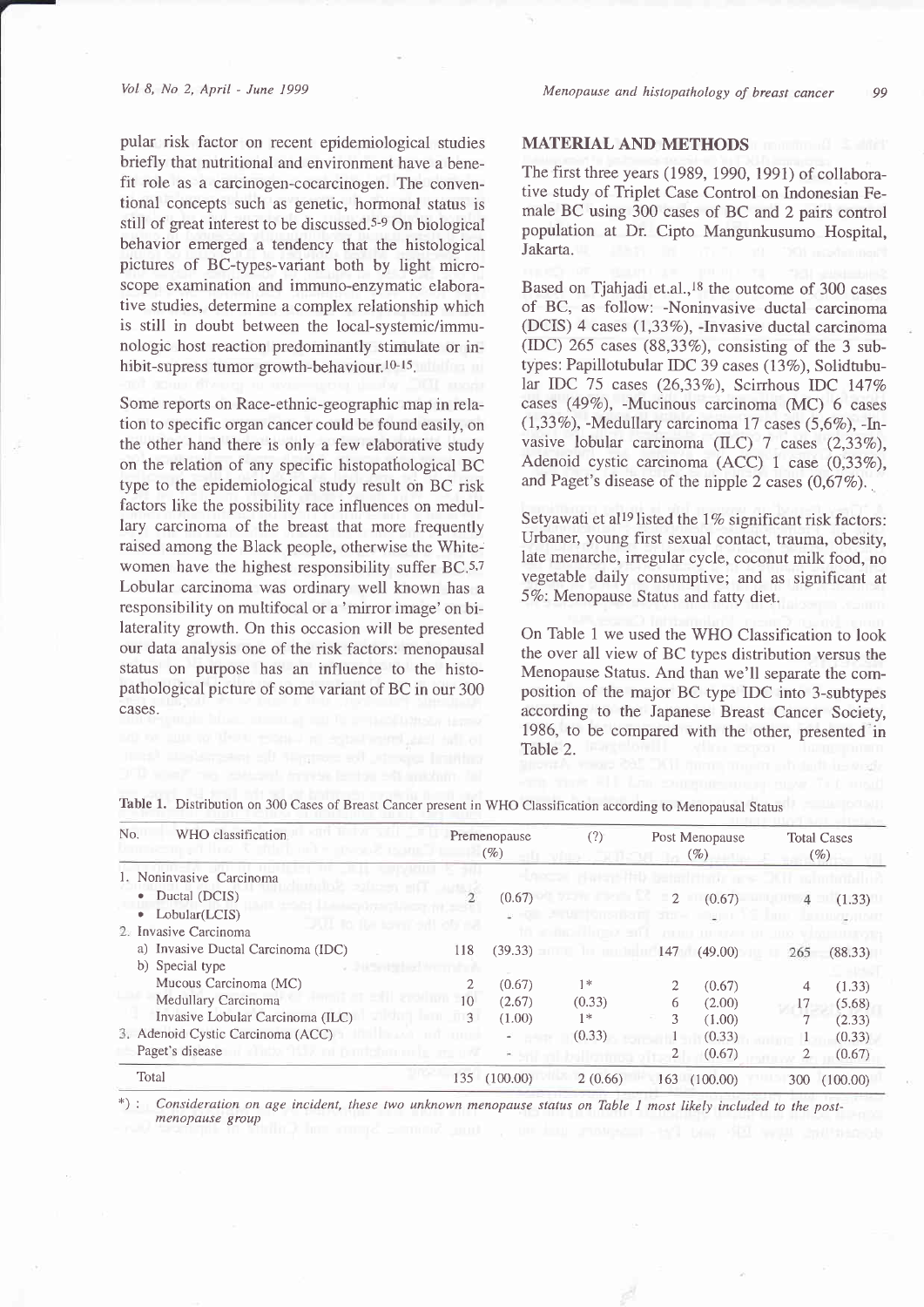#### 100 Soetrisno et al

Table 2. Distribution of the three subtypes of invasive ductal carcinoma (IDC) of the breast according to menopausal status

| Subtypes IDC      |     | (%)        |    | (%)                                    | Premenopause Postmenopause Total Cases<br>(%) |  |
|-------------------|-----|------------|----|----------------------------------------|-----------------------------------------------|--|
| Papilotubular IDC |     | 19(7.17)   | 20 | (7.55)                                 | 39 (14.72)                                    |  |
| Solidtubular IDC  |     | 27 (10.19) |    | 52 (19.62)                             | 79 (29.81)                                    |  |
| Scirrhous IDC     |     | 72(27.17)  |    | 75(28.30)                              | 147 (55.47)                                   |  |
| Totals            | 118 |            |    | $(44.53)$ 147 $(55.47)$ 265 $(100.00)$ |                                               |  |
|                   |     |            |    |                                        |                                               |  |

Hopefully a significant result that there are some influences of the Menopause Status to some BC types. According to the common statement from the Indonesian Gynecologist, the average age Indonesian women get their Menopause Status at 45 years old.

A 'Grey Period' in women life is in the transitional state of Premenopause-Menopause-Postmenopause. Uncomfortable situation inclusive both physic/psychic could manifest in a great variety, personal dependency, and also raise I getting àny kind of malignancy, especially the hormonal cyclic dependence tumors: Breast Cancer, Endometrial Cancer.<sup>20,21</sup>

### RESULTS

Among 300 cases BC have been statistically analyzed, two patients with unknown menopausal status, 135 and 163 patients were premenopausal and postmenopausal, respectively. Histological typing showed that the major group IDC 265 cases. Among them 147 were postmenopause and 118 were premenopause; the other types were distributed almost equally for both status.

By separating 3 subtypes of BC-IDC, only the Solid tubular IDC was distributed differently according to the menopausal status; i.e. 52 cases were postmenopausal, and 27 cases were premenopause, approximately one-to two in ratio. The significance of the difference is given in the tabulation of score in Table 2.

## **DISCUSSION**

Menopausal status means the absence of cyclic menstruation on women, which directly controlled by the hormonal secretory endocrine system in producing estrogen and progesteron.22,23 Breast parenchymes consist acinar and ductal epithelials similar as the endometrium, have ER- and Pgr- receptors, and on

functional monthly has a good correlation with the ovulatory cycle.<sup>20-23</sup> By the histological appearances, solidtubular IDC still has a characteristic of ductal dilated tubules/ductules, a moderate loss of polarity and differentiation predominantly accepted in entire the specimen. Mixed subtypes of IDC could be found<br>in one BC case in equals, or sometimes maybe one type looks very dominant. Estimation on clinical course and prognosis considerate to the worst one.4

Papillotubular IDC histologically has more delightful in cellular appearances, in controversial to the scirrhous IDC, which progressive in growth since formerly it becomes a malignant growth, without any demarcation-limitation of infiltrating activity, in a small strands formation, tubular/ductural configuration were very scanty. A high-grade malignancy, for-<br>merly to be specified as NOS (No Other Specified BC).<sup>4,11</sup> Why these variety clearly manifest on BC? We need a Trial-Further study on identification tumor markers and some enzymatic influences on any type of BC, a multi variable analysis on each risk factors have been explored which could to become a fundamental tools or parameter for clarify some differences behavior of the BC types.

Survival rate observation, has a modality on determine the clinical course of any types of BC, but this activity in our Department, especially Department of Anatomic Pathology, still a hard work, because personal identification of the patients could changed due to the less knowledge in cancer itself or due to the cultural aspects, for example the paternalistic familial, making the actual severe diseases, etc. Since IDC has been always reported to be the first BC type, we must pay more attention to collect more information<br>about IDC, like what has been done by the Japanese Breast Cancer Society.<sup>4</sup> On Table 2, will be presented the 3 subtypes IDC in relation to the Menopausal Status. The results: Solidtubular IDC has a tendency raise in postmenopausal more than in premenopause; So do the over all of IDC.

#### Acknowledgment

The authors like to thank to the nurses, Ms. Ros and Emi, and public health nurses, Ms. July and Ms. Erlaini for excellent epidemiological data collection. We are also indebted to SDP staffs for helping in data processing.

This work was supported by the Ministry of Education, Science, Sports and Culture of Japanese Gov-